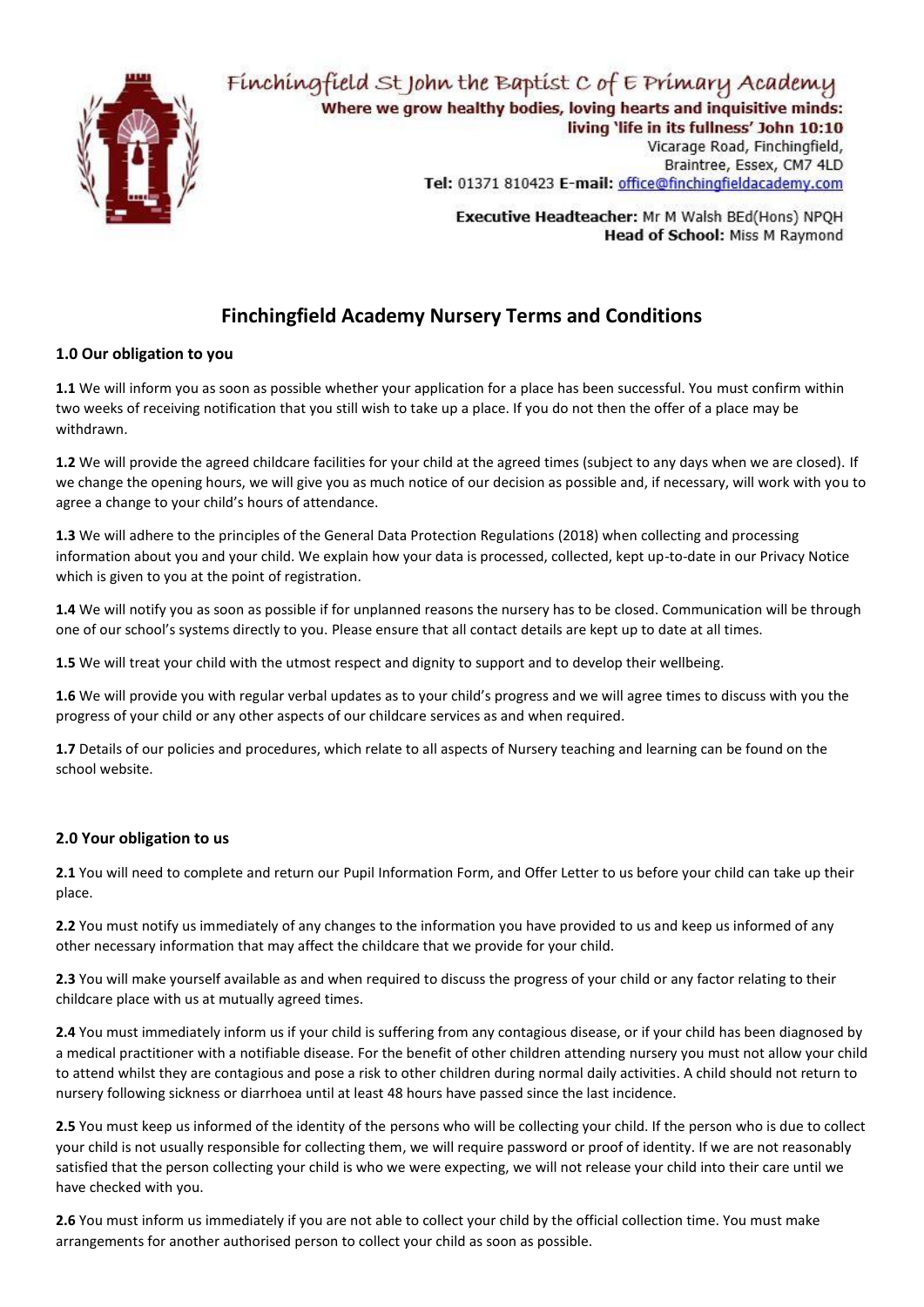**2.7** You will inform us as far in advance as possible of any dates on which your child will not be attending.

#### **3.0 Payment of fees**

**3.1** Our fees are based on a termly fee that shall be notified to you in advance of your child starting. We may review these fees at any time but shall inform you of the revised amount at least one term before it takes effect.

**3.2** Fees must be paid on a termly basis, in advance. We calculate the amount payable by you each term by calculating the hours your child should be in attendance during the term.

**3.3** All payments made under the Agreement should be made online on *ParentPay* (Log in details will be provided by the school office.) or by voucher scheme in advance. All payments should be made by you termly. *(A PayPoint barcode can be obtained from the school office, if required, to pay fees in cash at PayPoint supporting retailers. Supporting retailers can be found on the PayPoint website.)* If payment is made by cash at a *PayPoint* retailer, it is your responsibility to obtain a receipt as proof of payment. It may take a few days to process your payment and for funds to arrive in your *ParentPay* account.

**3.4** If the payment of fees referred to in 3.3 is outstanding for more than 14 days then we may terminate this Agreement by giving you 14 days' notice in writing. Upon termination of this contract the child shall cease forthwith to be admitted, and the notice to so terminate shall be regarded as a formal demand for outstanding monies.

**3.5** No refund will be given for periods where the place is unfulfilled due to illness or holidays on the part of either party. We are closed on bank holidays and for 5 training days per year to support our continuing professional development for the benefit of children and families; no refund is given for this closure as this has already been taken into account when calculating your child's fees. We accept no liability for other costs which you incur if we are unable to provide childcare for any reason.

#### **4.0 Suspension of a child**

**4.1** We may suspend the provision of childcare to your child at any time if you have failed to pay any fees due.

**4.2** If the period of suspension for non-payment of fees exceeds one month, either of us may terminate this Agreement by giving written notice, which will take effect on receipt of the notice.

**4.3** We do not support the exclusion of any child on the grounds of behaviour. However, if your child's behaviour is deemed by us to endanger the safety and well-being of your child and/or other children and adults, it may be necessary to suspend the provision of childcare whilst we try to address these issues with you and external agencies as appropriate.

**4.4** During any period of suspension for behaviour-related issues we will work with the local authority and where appropriate other welfare agencies to identify appropriate provision or services for your child.

## **5.0 Termination of the Agreement**

**5.1** You may end this Agreement at any time, giving us at least one month's notice by completing the 'Notification of Leaving Date' form.

**5.2** We may immediately end this Agreement if:

**5.2.1** You have failed to pay your fees;

**5.2.2** You have breached any of your obligations under this Agreement and you have not or cannot put right that breach within a reasonable period of time after we have drawn it to your attention;

**5.3** It may become apparent that the support we are able to offer your child is not sufficient to meet his/her needs. In these circumstances we will work with you, the local authority and other welfare agencies as per our procedures to identify appropriate support, at which point we may end this Agreement.

**5.4** You may end this Agreement if we have breached any of our obligations under this Agreement and we have not or cannot put right that breach within a reasonable period after you have drawn it to our attention.